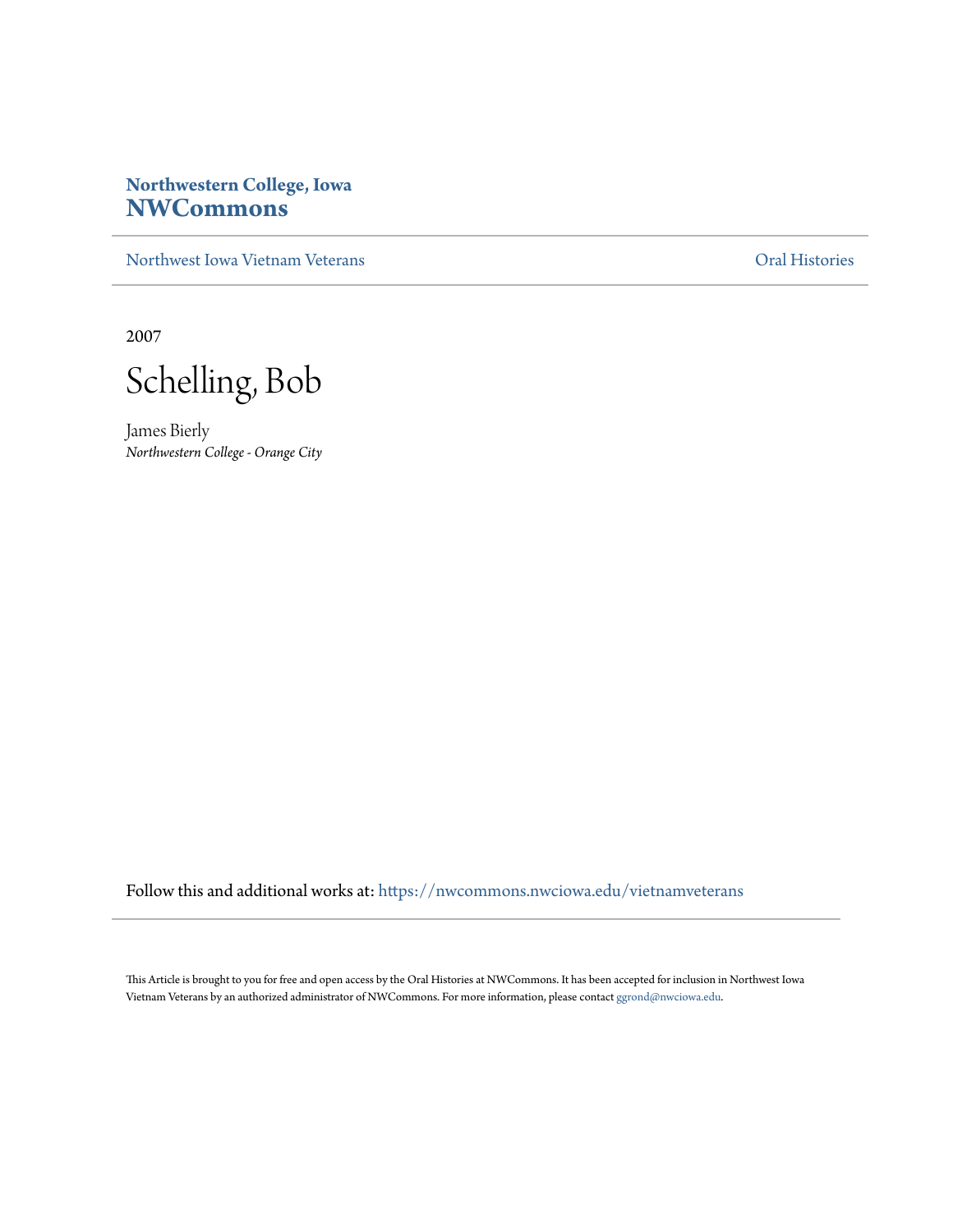Bob Schelling Page 1

Narrator's name: Bob Schelling Length of interview: 24:28 Date of interview: 04/06/2007 Place of interview: Interviewer's name: James Bierly For: Northwestern College, History 351: America and the Vietnam War

- JB: So, okay we are here with Bob Schelling who worked as a…
- BS: Actually a weapons repair man on machine guns and the helicopters that we used.
- JB: What years were you there?
- BS: September sixty…Well, let's see, in Vietnam I was in '66, almost all of '66.
- JB: Oh, okay, so you are pretty early.
- BS: Yes, almost the very first ones. There were probably people there a year ahead of us I suppose. Actually, I'm guessing more than that, advisors and stuff, you know. But the military body didn't get involved until '65 maybe or so, '64.
- JB: Where did you grow up? Were you from this area?
- BS: Yes, about 15 miles west from here, Ireton.
- JB: Were your parents farmers?
- BS: They were; they were off the farm by that time. They were retired. I was the youngest in the family so they were pretty much retired by the time I went to the service. My dad still sold seed corn and did a few things just to make a few bucks, but he was pretty much retired.
- JB: Did you have any friends from high school or anything who went there too?
- BS: I never went to high school, only about one year in  $9<sup>th</sup>$  grade. I knew more than the teacher so I quit. [Laughs]
- JB: What did you do then after?
- BS: Then I went to work for farmers in that area for a little bit; actually until I got drafted into the service, which would have been '64.
- JB: Did you know anybody else who went over? Where you the only one from here?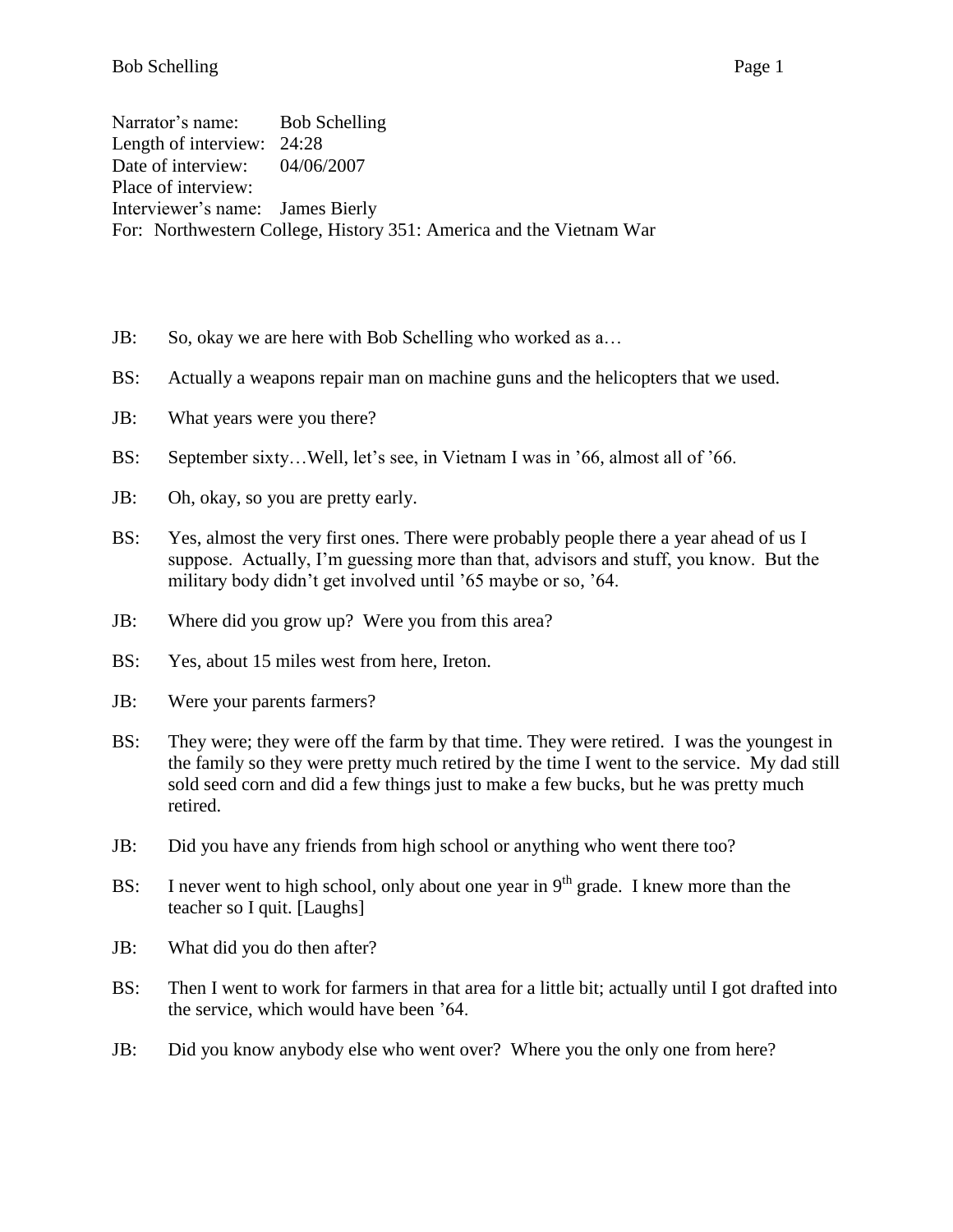- BS: I was the only one who actually ended up in Vietnam. My cousin got drafted the same time as I did, he ended up in France and there was another kid from Hull, as a matter of fact. I don't even know where he spent all his time, I think in Texas maybe or something.
- JB: So your cousin was just in France the whole time?
- BS: Yes, pretty much. He was a medic there. I moved around, I only actually spent about 9 months in Vietnam,  $9\frac{1}{2}$  about. Then my time was up so they let me go. I didn't say anything; I let them.
- JB: Had you met your wife already before then?
- BS: No, not until after I got back.
- JB: How did you feel when they told you that your number was up?
- BS: Not a whole lot you can do about it but go.
- JB: Makes sense. Did you have to get more specialized training to do the helicopter thing?
- BS: No, as a matter of fact, I went to school in Aberdeen, Maryland to be a weapons repairman on tanks and then I ended up in Kansas after that. We had tanks there but they didn't need a lot of tanks in Vietnam but the weapons were a lot the same on the helicopters, so they kind of, actually there were even smaller weapons on the helicopters so I didn't need any more training or anything.
- JB: Is this where you worked there? Where were you deployed in Vietnam?
- BS: When I first got there I was in Vung Tau<sup>1</sup>. Not sure if I can even find it on here. She was looking for the map that we had but... let's see where is Saigon on there. [Looking at a map.] Here's Saigon. I was near here, near [inaudible 4:23]. I was right close to there we were out in a pretty remote area. It was18 miles north of Saigon. And then later on I ended up in Vung Tau.
- JB: Okay, right on the coast.
- BS: That was ideal because that was an R&R  $^2$ center.
- JB: Nice.

- BS: You could go to town every night.
- JB: That's fun.
- BS: That was almost like a resort area but that was only for the last couple months, 3 months I was there maybe.

 $<sup>1</sup>$  A Vietnamese city in the Dong Nai province, near the Nui Lon and Nui Nho mountains.</sup>

<sup>&</sup>lt;sup>2</sup> Military acronym for rest and recuperation or rest and recreation.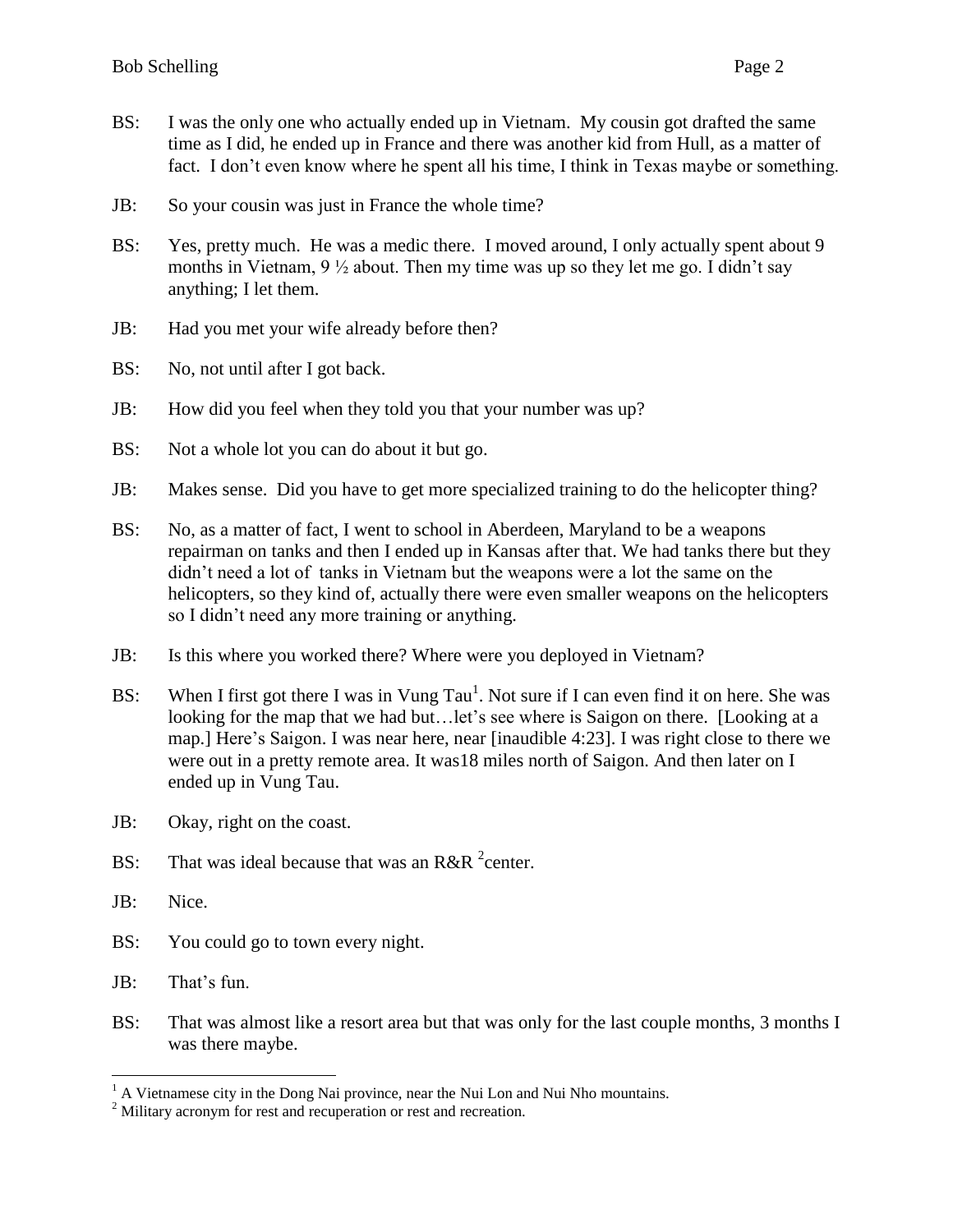- JB: So what were some the things you would do on R&R there?
- BS: In Vung Tau you were pretty much free to roam as you wanted to. Go into town, that was pretty safe because they could guard that pretty easy, being that it was on the coast, they just put people around the outside edge. They never had any activity there.
- JB: That was a good way to end it.
- BS: Mmm hmm.
- JB: Yes, definitely.
- BS: Yes, it was nice.
- JB: The place where you were originaly at, thought, were you ever attacked there?
- BS: Well, we took small arms fire every night. It was just a natural thing you got used to machine guns going, you know, because they just kept going and going and going. But we had a small village probably, I suppose, a mile from us maybe – no, it wouldn't have been, probably less than a half a mile – then we just took weapons fire there almost every night. They were not allowed to go in and clean out the village because there were a lot of friendly people there.
- JB: Oh, really.
- BS: But at night bad ones would come in.
- JB: Do you know what your units actually did about the village, or did you just live with it because of that?
- BS: Yes, see actually we didn't have anything to do with it and so I don't know what they did. They were more after, like, our helicopters. They wanted them out of the air, of course, because they did the most damage to them but they really didn't want us but they weren't always that accurate so a lot of times there were mortars<sup>3</sup> they would try to run in.
- JB: Did anybody you know ever get hit up there?
- BS: In the tent right next to us, there was a kid who got killed but it was by friendly fire. It was our own people shooting across at each other, got confused.
- JB: You mean South Vietnamese were shooting?
- BS: No, our own troops were shooting.
- JB: Oh, American troops.

 $3$  In military science, a short-range artillery piece with a short barrel and low muzzle velocity, firing an explosive projectile in a high-arched trajectory.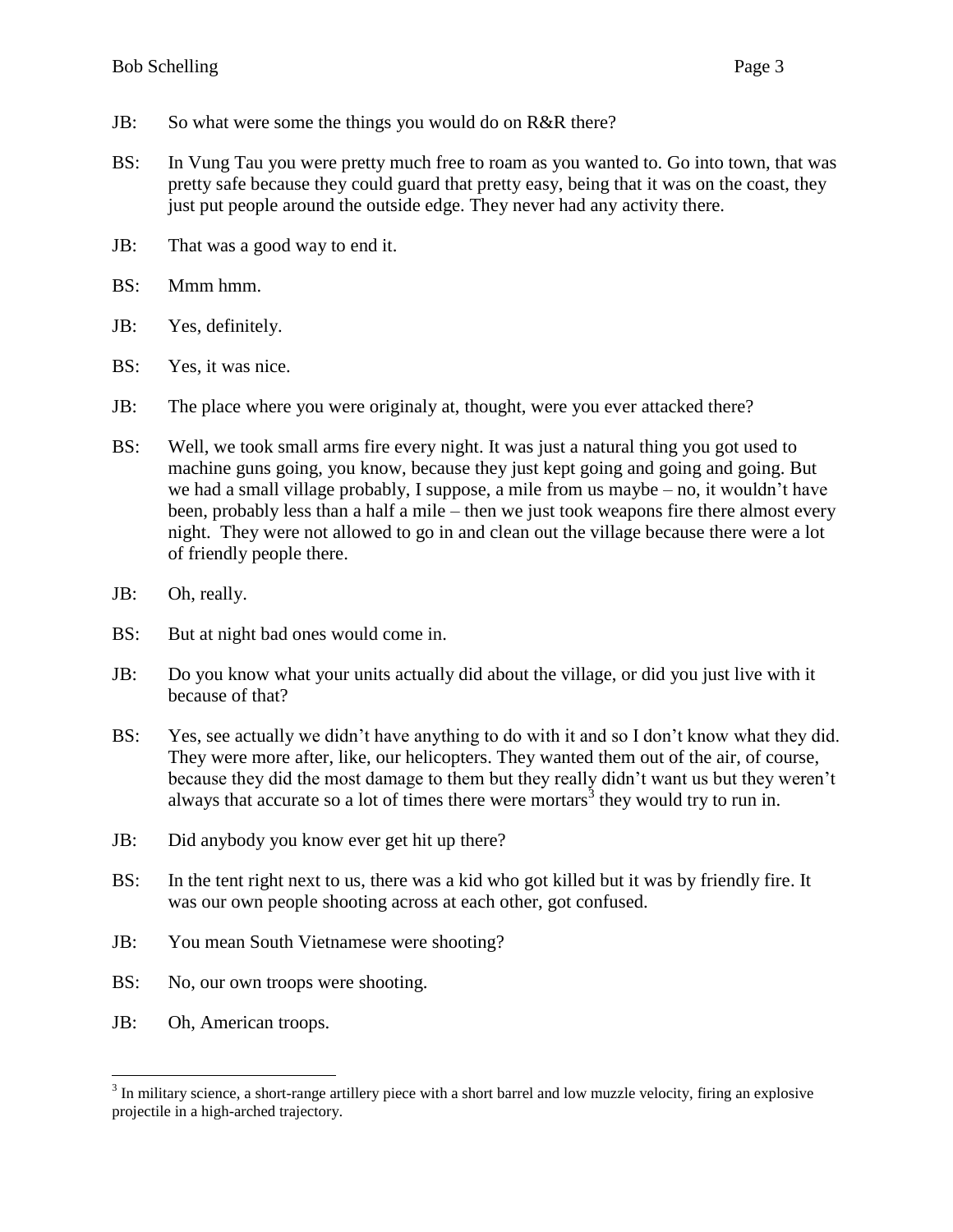- BS: See, we had on all 4 corners machine gun bunkers.
- JB: Was that during the night?
- BS: It was during the night. He was sitting up in his bed; if he had been laying down, he would be fine because they had sand bags about this high so if you were laying down you were fine.
- JB: So the guy up there was turning his gun around to shoot someone behind the camp?
- BS: He thought it was the South Vietnamese shooting at him but it wasn't. It was somebody shooting kiddy-corner across.
- JB: Oh, they just got confused.
- BS: Yes, probably not experienced or whatever. They wouldn't have been people in our company. So I never knew him barely.
- JB: How long did it take for you to get used to getting shot at constantly every night?
- BS: Oh actually it just got to be a common thing, you know, you just heard weapons going all night long. Not very long; you listen to it for a week, it's just a common thing.
- JB: Right, just part of the background noise.
- BS: There was a couple or a young guy from somewhere near Sioux City, I don't even know who he is anymore, but he was going to go home so we were going to go over there one night. And then there was small arms fire that they were shooting right over our head. You could hear the bullets go. Of course you get pretty low right away then, and nobody got hit or anything.
- JB: What did you think of the other people who were with you there?
- BS: You're all family about then, you know. You get to know each other pretty quick, of course, because you don't do anything other than just…We worked big days, we probably put in 16 hour days.
- JB: Yes, definitely.
- BS: Which is good because then it didn't give you time to think about too much else, like going home.
- JB: Well here's a question for you. We've been talking a lot about the music and the movies at the time, and one of the personalities we've been talking a lot about is Jane Fonda<sup>4</sup>. I was wondering what were your thoughts on her at the time.

 4 In the 1970s and '80s Fonda was active on behalf of left-wing political causes. She was an outspoken opponent of the Vietnam War who journeyed to Hanoi in 1972 to denounce the U.S. bombing campaigns there. (Jane Fonda)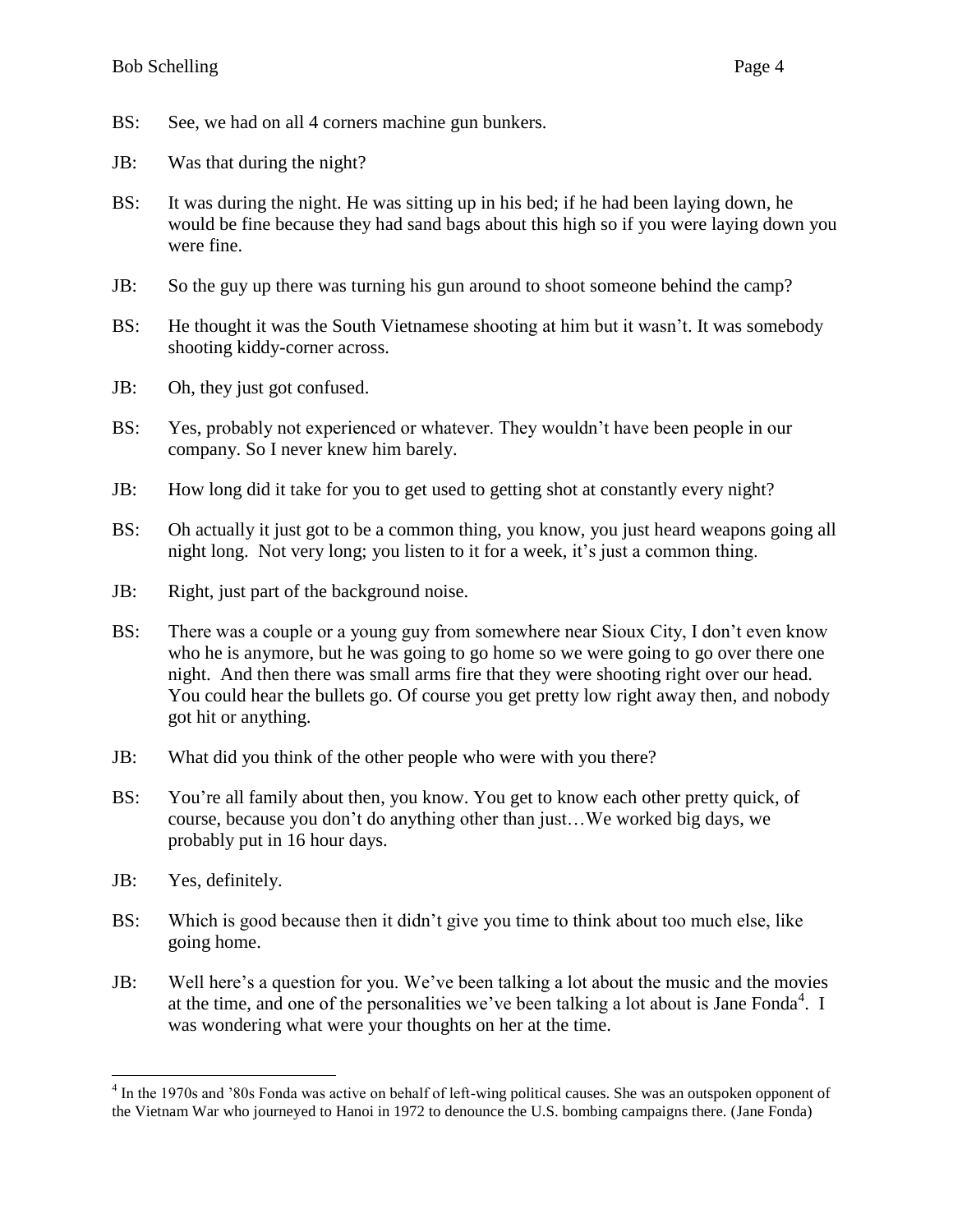- BS: See, at that time she probably didn't even come in the picture yet too much. It was a little bit later.
- JB: But when you got back.
- BS: She wouldn't have been my favorite person, you know, or anybody who ever been there probably. It's pretty easy for somebody like that to get involved and not even know what's going on really.
- JB: So what was your take on what was going on in Vietnam? How did you view our purpose there?
- BS: At the time I probably didn't think that much of it, you know. The government sent me there so you do what they tell you, you know.
- JB: Right.
- BS: And hope it's a worthwhile cause, of course. And as it turned out, I'm not so sure it was. It was probably about like what we are in now<sup>5</sup>.
- JB: Did you interact a lot with Vietnamese people there or were you mainly just with…?
- BS: We had quite a few of them working right on the post, some of them actually worked in the mess hall<sup>6</sup>, in our mess tent, where we ate. Some of them did laundry so you'd talk to them, yes. They were all glad to see you there, of course. And it was a pretty poor country.
- JB: Yes.

- BS: I never did get way up north where a lot of the activity was even then, you know.
- JB: So you didn't see a lot of heavy fighting?
- BS: Nope, I was perfectly happy right where I was at.
- JB: Yes, sounds like a good place to be, definitely. So how were you greeted when you came home?
- BS: Oh, I didn't have any problem with that at all. See, that was all later on, proabably about 5 years later maybe.
- JB: Yes, that's good, definitely.
- BS: And it is kind of bad when they did that because everybody else then was in the same shoes too. They had to be there.

 $<sup>5</sup>$  Mr. Schelling is likely referring to the Iraq War.</sup>

 $<sup>6</sup>$  The place where the troops ate meals.</sup>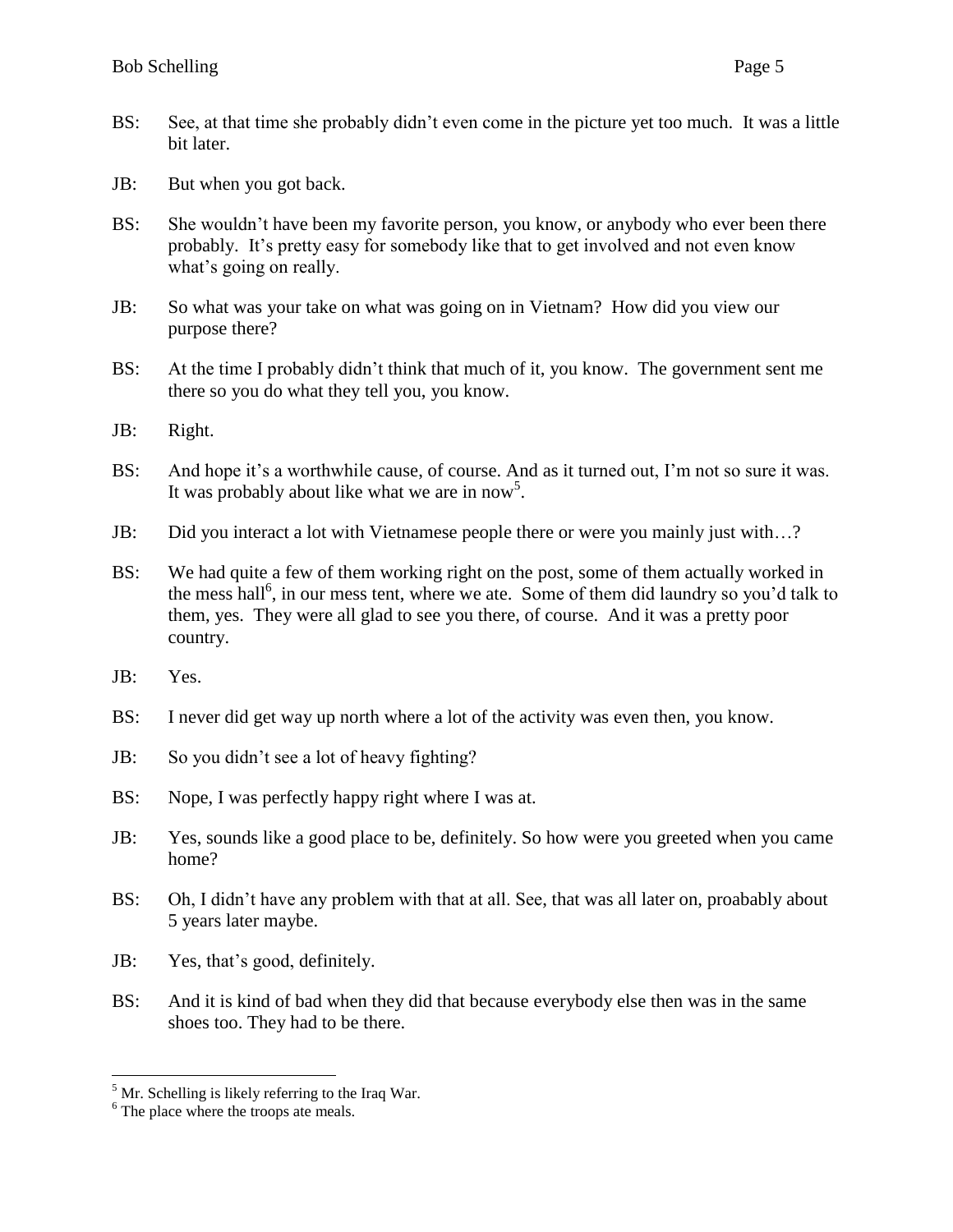- JB: Sure.
- BS: A couple couples from town here that just went over there to visit, I think.
- JB: Over to Vietnam? Really?
- BS: One works for a travel agent and they've never had any connection to Vietnam, I'm sure military wise or anything, but they went last year and that one couple went back again this year. I haven't talked to them. I'd like to talk to them, just to know.
- JB: Yes, that would be interesting. Would you ever want to go back?
- BS: No, I have no desire to go back. No, but anymore, you know, it gets easier to do that, I suppose, to travel to different kinds of places. It wouldn't be high on my list.
- JB: Yes.
- BS: I don't know just how much traveling they'd let you do in country either, you know. I'm sure you can't ride around like you can here.
- JB: Well, thanks for talking to me about this.
- BS: Yes, no problem.
- JB: Yes, I appreciate it.

*At this point, the interview is over and Mr. Schelling's wife offers to show pictures. The following is the conversation while looking at pictures.*

- BS: It's a different country than here. This would have been the countryside, what it looked like about.
- JB: A lot of tropical plants.
- BS: Yep, trees.
- JB: Cows.
- BS: Water buffalo, yes.
- Wife: What are those things you rode in? I couldn't think of the name.
- BS: I don't either.
- Wife: There are some pictures of you sitting in them.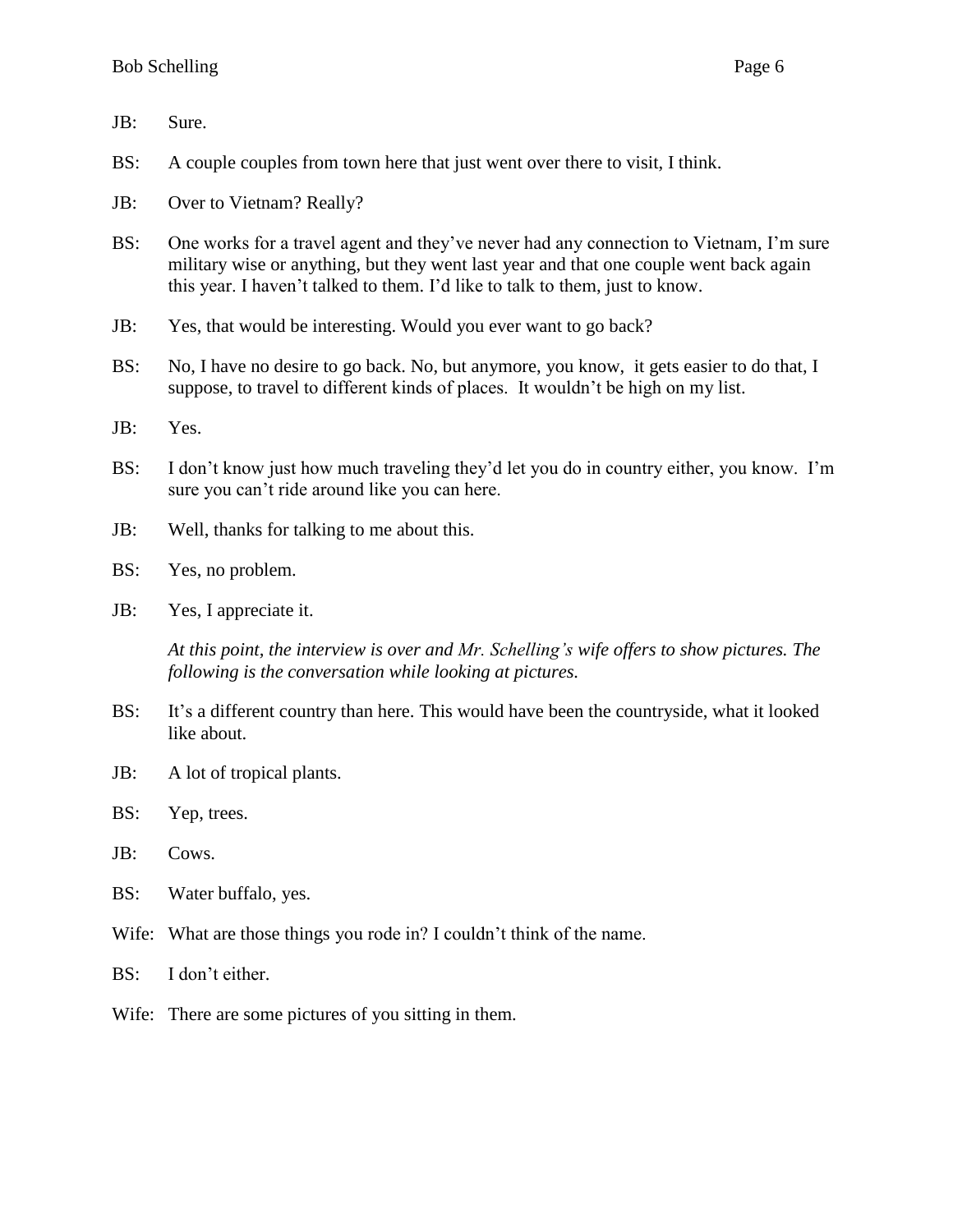- BS: Lambretta<sup>7</sup> or something like that.
- Wife: Oh yes, Lambrettas.
- JB: What's an umbretta?
- BS: Lambretta, it's like a… they peddled you around.
- Wife: Here, right here
- JB: Oh, okay.
- Wife: They walked that around, the bike is behind there. Was that your maid?
- BS: That was the cleaning gal yes. She would come and clean the tents.
- JB: Okay.
- Wife: Now this one...you didn't take that though, did you?
- BS: That was on our…
- JB: Oh what's that, you got a whole bunch of people laying there on the ground.
- BS: They are all Vietnamese.
- Wife: Lined up, all dead people.
- JB: All the people that were killed.
- BS: North Vietnamese. They tried to get in our camp one night and they didn't get very far, just inside the gate and the helicopters go up and took them out. Kids, of course, they loved to see you there.
- JB: Yes.
- Wife: Pick pocket you.
- BS: Oh yes, they would take your cigarette lighters, of course at that time I smoked. They'd have your cigarette lighter right out of your pocket in two seconds, you'd never know.
- JB: Really? Did you do stuff for the kids like  $PR<sup>8</sup>$  stuff, give them candy?
- BS: Oh yes, gum or whatever you had. That's what they wanted.
- JB: Right.

 $<sup>7</sup>$  A small, motorized conveyance powered by a gasoline engine and steered like with handle bars much like a motor</sup> scooter. The back of the vehicle had bench seats and could hold approximately 15 to 20 persons.

<sup>&</sup>lt;sup>8</sup> Public relations.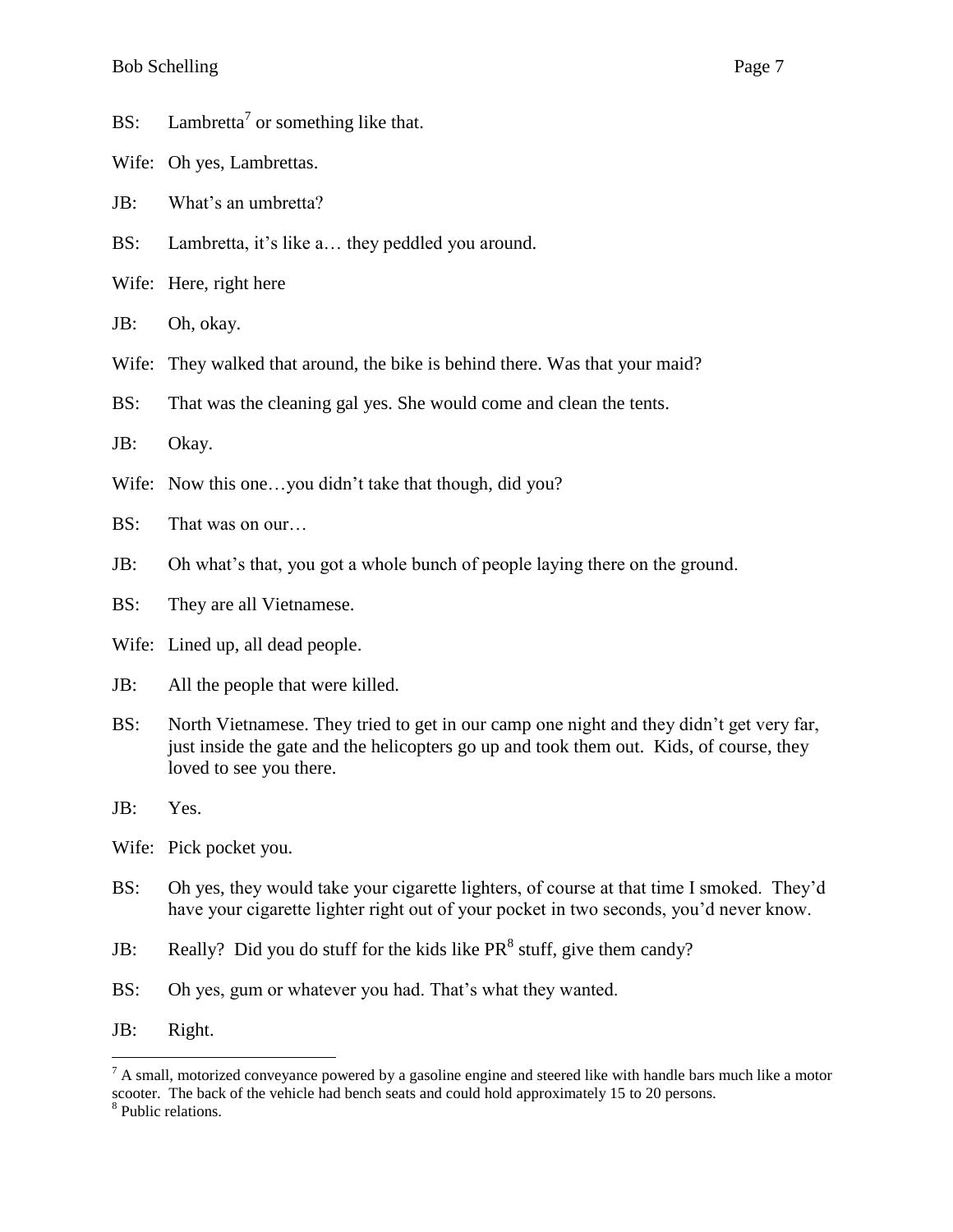- BS: Of course, then we went over on the ship, some guys flew over but we went over on the ship.
- Wife: How many days was that?
- BS: Twenty-three days.
- Wife: Here's some of the ship, see you have the barracks on the ship.
- BS: That's where we slept, yes. We survived. I guess we washed our vehicles by the river because that's where most of the kids always managed to [inaudible 15:55].
- JB: Oh, okay.
- BS: But we always lived in tents, when we were there until I moved to Vung Tau. Then it was first class. There was a permanent building there.
- JB: Nice.
- BS: Yes, there's a lot that you'd probably get out of that. That's more of what the countryside looked like.
- JB: There's one of your helicopters lined up there.
- BS: Yes.
- JB: Would you actually go up in the helicopters ever?
- BS: I actually did fly quite a bit, I mean I didn't fly it, but I flew with them. They had to have a gunner<sup>9</sup> every time they went up in the air. Wherever our pilots went, we had a lot of officers, wherever our pilots went they would fly high, because they were going from one place to another. They weren't going down on the ground where you could get shot pretty quick except when you were going up and coming down. So every time I got the chance, I'd volunteer to be a gunner. As long as you could up high enough you'd never take any gunfire or anything.
- JB: Did you ever get the chance to shoot anything?
- BS: Nope, never did

- Wife: You were waiting
- BS: Yes. No, I never did.
- Wife: You had some metals, rifle metals.

<sup>&</sup>lt;sup>9</sup> An air gunner, or a U.S. Air Force soldier assigned to personnel trained to operate flexible guns mounted on aircraft.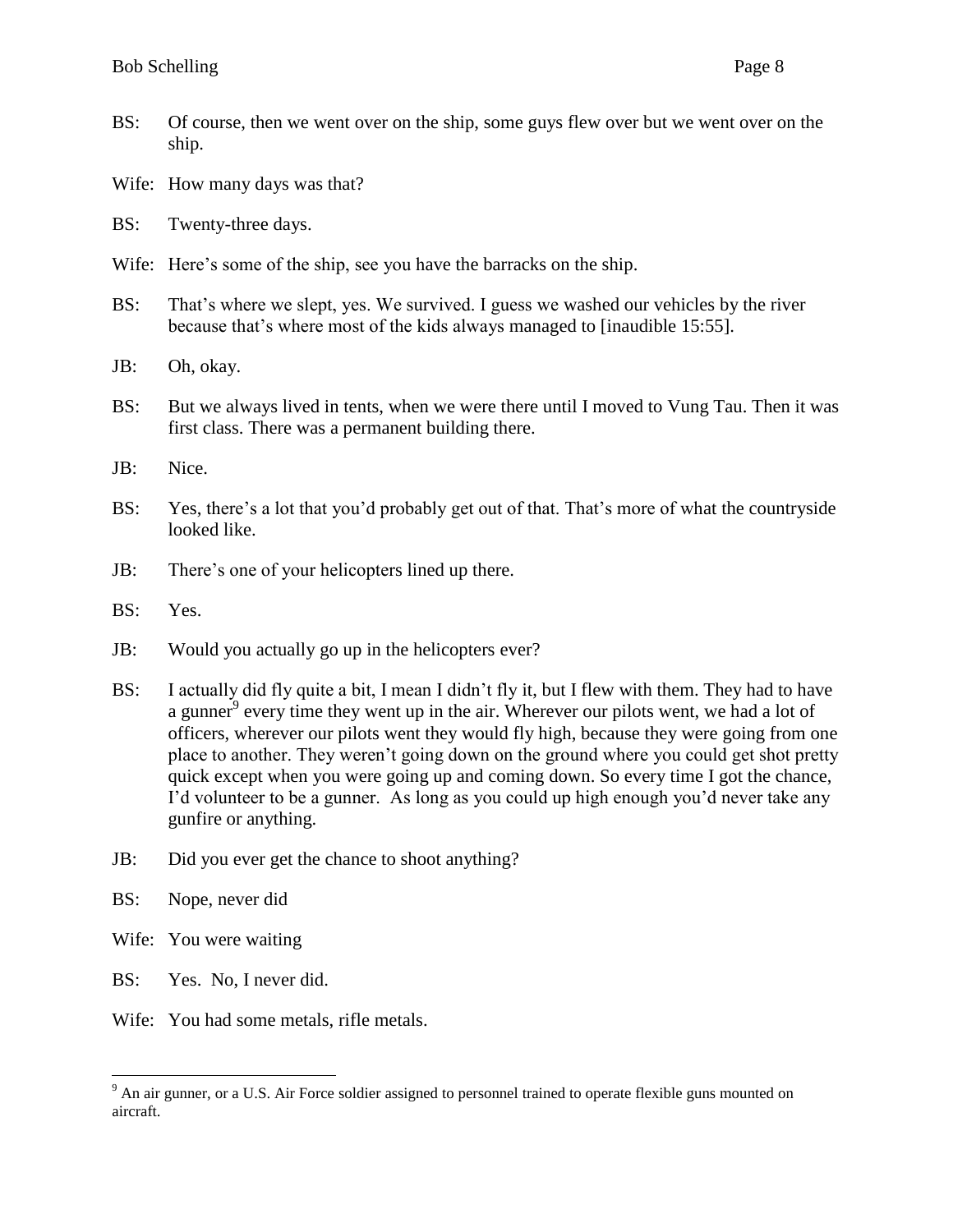- BS: Well, just from the training we got. Then we built our own, I think here probably we were building our own building or mess tent where we could eat.
- JB: Keeps you busy.
- BS: That's what it was all about, work and work and work. You didn't mind it because there was nothing else to do anyway.
- JB: Sure.
- BS: It was hot.
- JB: Yes, really hot.
- BS: Here I was probably doing helicopter but we were probably almost done by that time.
- JB: Oh yes, there's your gun.
- BS: That was the ship on the way over, getting ready to leave, I guess. I haven't looked at a bunch of these myself for a long time until last night I had them out for a little bit. That probably was in the village right by us, I would imagine. They made fish nets and that sort of thing.
- JB: Oh, those kids would?
- BS: Yes, actually that was probably an elder, I mean a 20 or 30 year old gal.
- JB: Really?
- BS: Yes she'd be, I think, yes, she'd be an older gal, they don't look old. Those are mostly the choppers we took in, and then you had a gunner on each door on each side. What they like to do is sit underneath as you were coming in, then they'd try and shoot up from the bottom.
- JB: Right.
- BS: We had one of our officers get shot up through the bottom of the helicopter.
- JB: Was he killed?
- BS: He didn't get killed instantly, and we never heard of him again so you don't know whatever happened to him. Here's one where they shot out at night from. We had 4 of them, one on each corner of our post. It was pretty small there. This was their sewer system, they just burn it. They were like outdoor toilets with barrels underneath. They would just haul them out and burn them the next day. [Laughs.]
- JB: I bet that didn't smell too nice.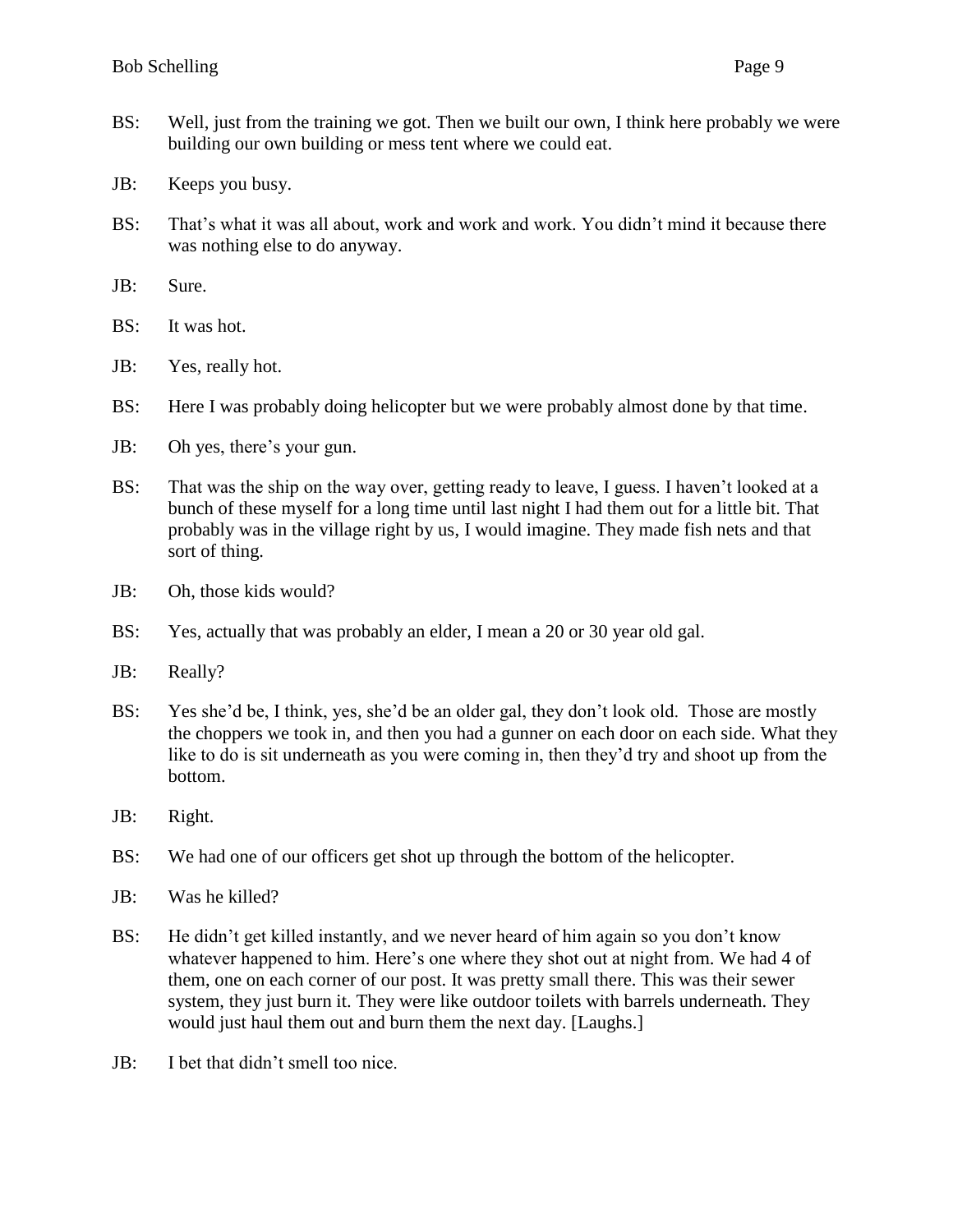- BS: Yes, exactly. They did it far enough away so I guess we never smelled it. That must have been in one of the rivers nearby. They had pretty nice looking churches, actually.
- JB: Oh yes. Where there a lot of Christians in the area you were at?
- BS: You know, I'm not sure what religion…most of them were Buddhist, I think. A lot of the Vietnamese were, weren't they?
- JB: Yes.
- BS: But we seldom got into any big town.
- JB: Right.
- BS: There's a gal working on a fishing net.
- JB: So were the churches mainly there for foreigners and the French and stuff?
- BS: I don't… you see, like in Saigon there would have been a lot of churches, I'm sure. In the little area we were, there were none. We had chaplains, of course, in the service.
- JB: Right.
- BS: There was an R&R center, which is a pretty good size building.
- JB: What all did they have in there?
- BS: Well, there wasn't a lot there; you could play pool, table tennis. I actually wasn't in there probably only twice, right in that thing there. Wouldn't have been a swimming pool or anything like that.
- JB: Right.
- Wife: How about some of the prices, what was that? Cigarettes, what did you pay for your cigarettes?
- BS: Oh, 10 cents a pack. [Laughs.] Beer was a dime. Here's one that's kind of like where we live. All tents, of course, when we first got there. Not a lot else in there, I don't think. That was the company I was in. There were a bunch of helicopters going. Wet and rainy, a lot of times it would rain. Every day it would rain about the same time.
- JB: What time was that?
- BS: Usually about 3:30, 4:00 in the afternoon.
- JB: So you came to expect it.
- BS: Yes, and it would just pour. Then an hour later the sun would be out and the humidity would be about 100%. That was during the one season, you know.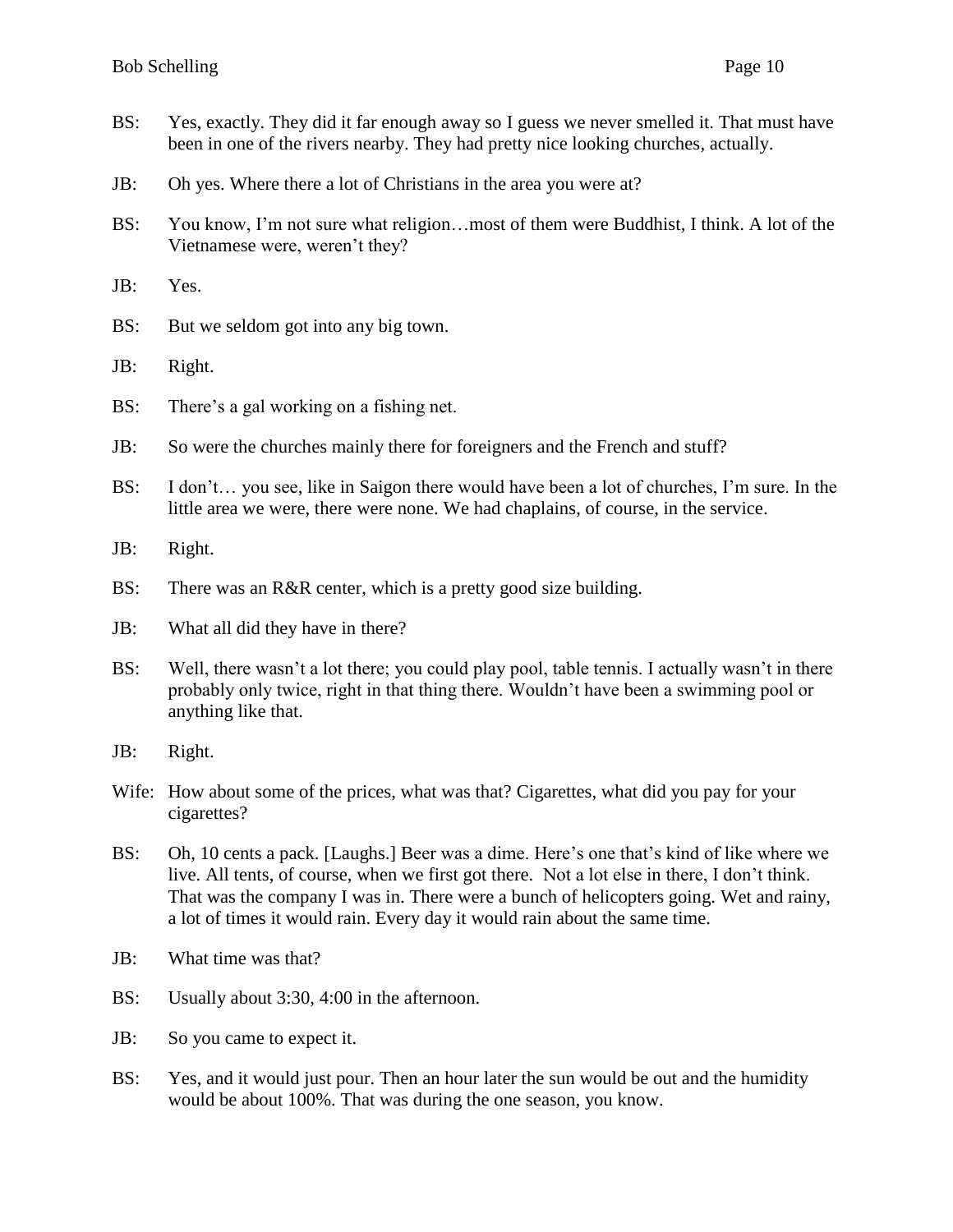- JB: Right.
- BS: Yes, it was a fun experience actually.
- JB: Really?
- BS: I didn't mind it at all.
- JB: That's interesting. So would you do it again?
- BS: No, probably not.
- JB: Not that good of an experience.
- BS: No, but I mean once it was all over with, it was a good experience.
- JB: You got to see some of the world.
- BS: Yes, the whole military actually was a good experience. You learned a lot in there actually.
- JB: What were some of the things you think you learned from the military that you still have as part of your life now?
- BS: I don't know about now so much anymore, but we learned discipline definitely, which I don't understand how that works today but I suppose the young people that go in probably still feel the same way, that they have to listen because otherwise they wouldn't stay in there very long.
- JB: Yeah.
- BS: You got to do what you are ordered to do.
- JB: Well, thanks for taking the time to talk to me.
- BS: Yes, no problem. Thanks for coming.
- JB: Yes, no problem. That was pretty interesting.